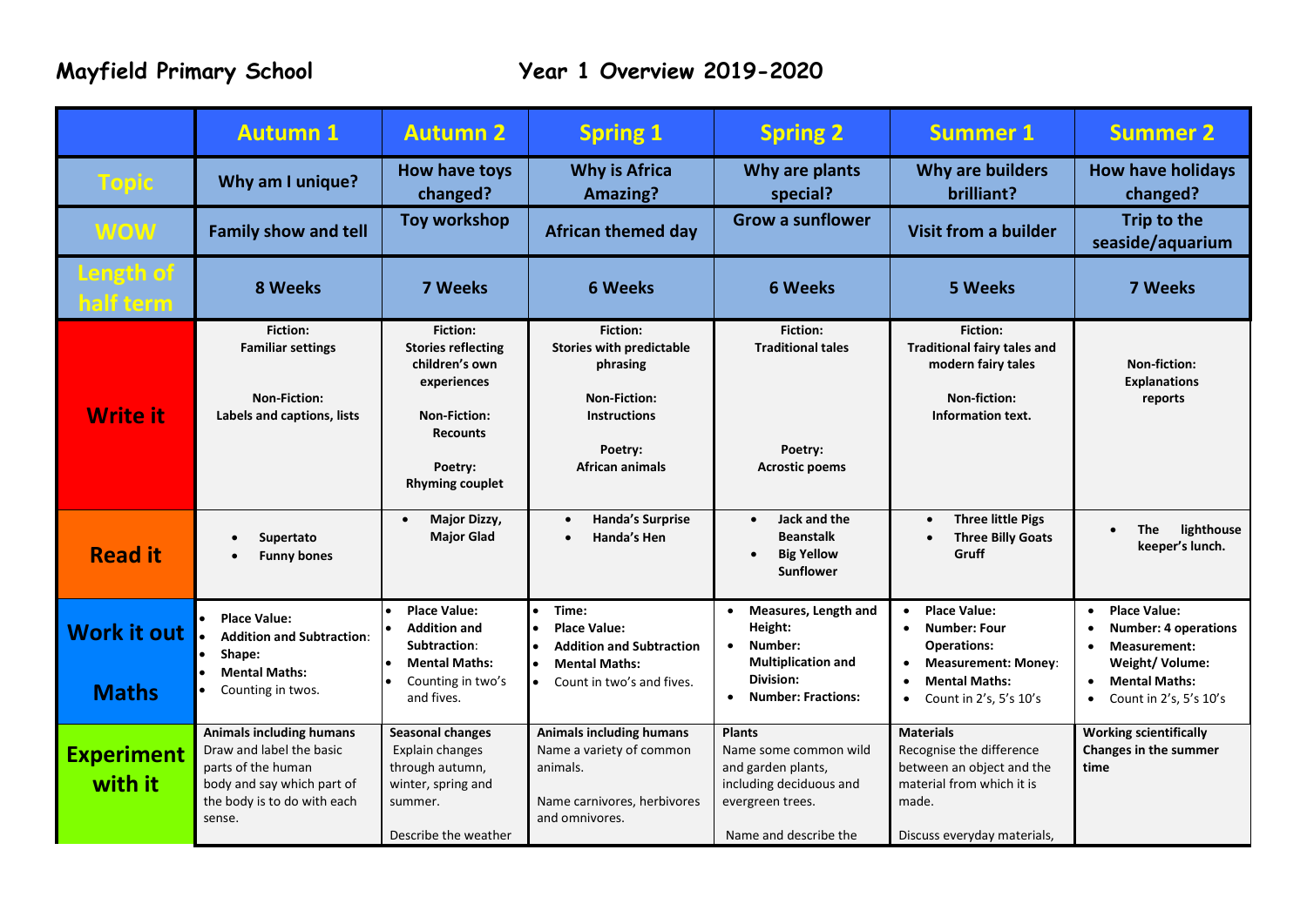# **Mayfield Primary School Year 1 Overview 2019-2020**

| <b>Science</b>                                       |                                                                                                                                                         | in autumn, winter,<br>spring and<br>summer and that the<br>days get longer and<br>shorter.                   | Describe and compare the<br>structure of a variety of<br>common animals                                                               | basic structure of a variety<br>of common flowering<br>plants, including trees                                                     | including wood, plastic, glass,<br>metal, water, and rock<br>Describe some everyday<br>materials.<br>Make groups of materials<br>based on what they are like. |                                                                                                                                            |
|------------------------------------------------------|---------------------------------------------------------------------------------------------------------------------------------------------------------|--------------------------------------------------------------------------------------------------------------|---------------------------------------------------------------------------------------------------------------------------------------|------------------------------------------------------------------------------------------------------------------------------------|---------------------------------------------------------------------------------------------------------------------------------------------------------------|--------------------------------------------------------------------------------------------------------------------------------------------|
| <b>Compute it</b>                                    | E Safety - VLE<br>Movement: Moving on 1<br>Drawing: Making your mark                                                                                    | Computer<br>Science-<br>VLE.<br>Movement: Moving on<br>Drawing: Making your<br>mark                          | Problem Solving - VLE<br>Picking up skills.                                                                                           | E-Safety<br>Cyberbullying.<br>Drawing<br>Debugging.                                                                                | E-Safety - Communicating<br>online.<br>Problem solving,<br>Debugging,<br>Movement.                                                                            | <b>Digital Literacy</b><br>Problem solving<br>Debugging.                                                                                   |
| <b>Explore it</b><br>Geography                       | Human/ physical Geography<br>Develop knowledge about<br>locality.<br>Fieldwork and observational<br>skills in school grounds.<br>4 countries of Britain | Physical/human<br><b>Seasonal Changes:</b><br>Weather and how it<br>effects the<br>environment and<br>humans | Physical/human<br><b>Seasonal Changes:</b><br>Understanding that different places in the world have<br>different climates and weather |                                                                                                                                    | Human/ physical<br>Local area study<br>Know the difference<br>between a map, plan and<br>ariel photograph.                                                    | Human/ physical<br>Links to other places.<br>Describe journeys and<br>experiences.<br>Knowing how maps work<br>Focus on local area         |
| Remember<br>it<br><b>History</b>                     | <b>Changes within living</b><br>memory.<br>Ways of life for people in the<br>past.                                                                      | Toys from the Past<br>Victorian and through<br>the years                                                     | Past events from history<br>First aeroplane flight                                                                                    |                                                                                                                                    | <b>Famous people:</b><br><b>Isambard Kingdom Brunel</b>                                                                                                       | Changes in the last 100yrs<br>local Study Seaside's past<br>and present. Understand<br>the historical concepts of<br>continuity and change |
| <b>Create it</b><br>Art                              | <b>Drawing</b><br>Artist- Anthony Brown<br>Children creating self<br>portraits                                                                          | Painting-<br>Children's<br>illustrator study-<br>Rebecca Gibbon                                              | Printing<br>Pattern and design<br>Use animal prints in clothing<br>designs. On paper and<br>textiles                                  | <b>Textiles</b><br>Children to make puppets<br>using materials that they<br>join                                                   | 3D art<br>Design and make own<br>fantasy houses using<br>mouldable materials and<br>junk modelling                                                            | Collage<br>Drawing sea- scapes with<br>different media using<br>texture/ surface and shape<br>to collage final picture.                    |
| <b>Make it</b><br><b>Design</b><br><b>Technology</b> | <b>Mouldable materials</b><br><b>Using mouldable materials</b><br>to make a sculpture of<br>someone or thing important<br>that is special to them.      | Mechanisms-<br>Make moving toys<br>including using axles.                                                    | <b>Food Technology</b><br>Make a fruit salad - Link to<br>Handa's Surprise                                                            | <b>Textiles</b><br><b>Making Puppets</b><br>Evaluate a range of<br>products and make a<br>puppet focusing on joining<br>materials. | Construction<br>Build Structures looking at<br>how to build the little pigs<br>houses.                                                                        | <b>Materials</b><br>Investigating, making and<br>evaluating/ testing boats.                                                                |